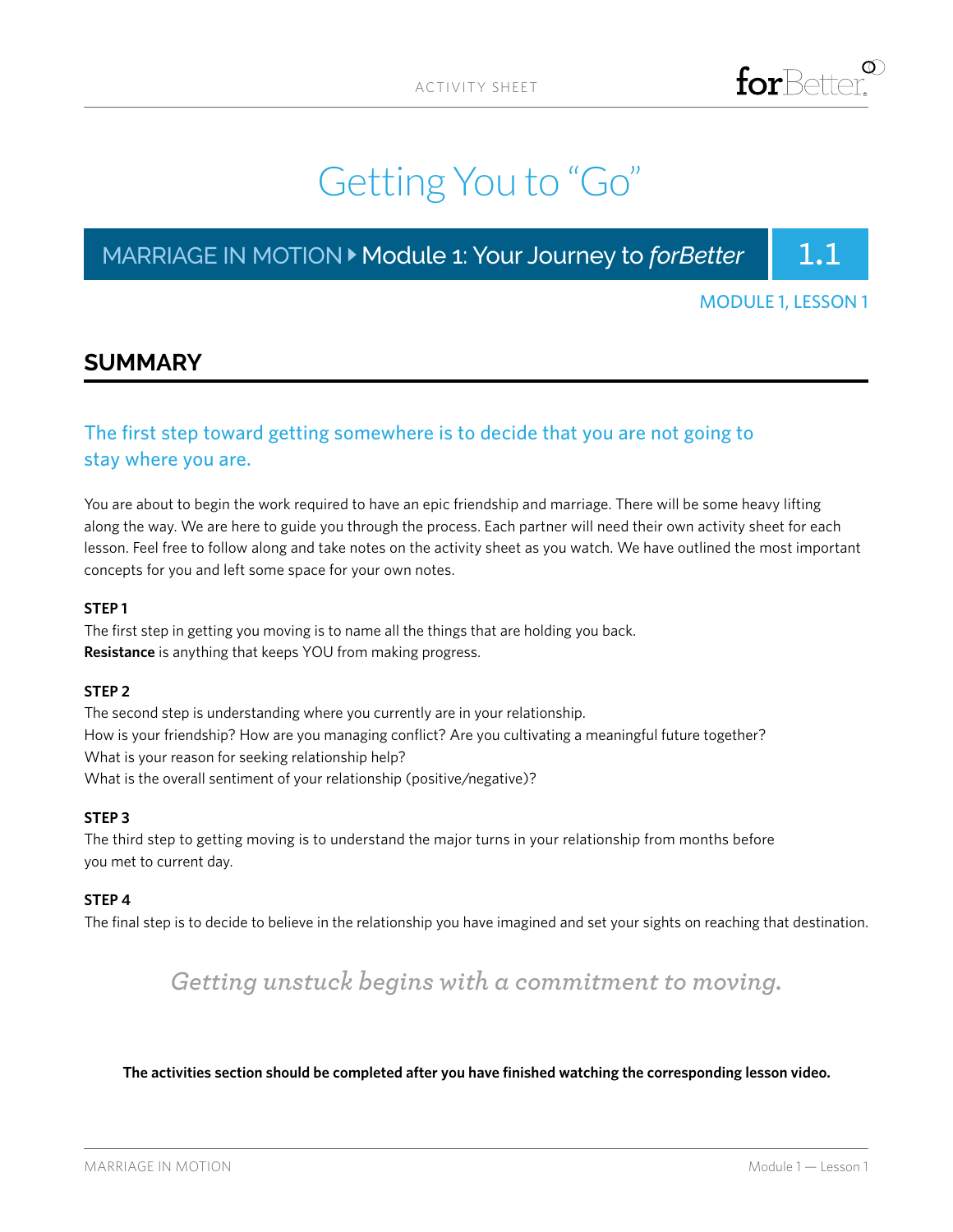### **ACTIVITIES**

THE ONE OUTCOME I MOST DESIRE FOR MY MARRIAGE **1**

In this first video we asked, "How can we be of help to you?" What is the biggest challenge you are facing in your relationship?

**What is the ONE OUTCOME you most want to accomplish?** 

#### **RESISTANCE 2**

Every marriage will experience resistance along the way. **List at least 3 personal areas of resistance that keep you from making progress.** Think about the things that keep you stuck. The key is to focus on the things that are areas of resistance for YOU (not your spouse!).

EXAMPLE: Resistance #1: STUBBORNNESS.

I am stubborn, and sometimes I wait too long for my husband to make the first move toward bettering our relationship. I feel like, as a woman, I take most of the responsibility for our relationship, but I'm not sure this is fair. I need to realize that this relationship is *our* responsibility and my stubbornness is keeping us stuck. Maybe I rely on this because it makes me feel superior, and "right."

Now... your turn:

#### **RESISTANCE 1:** What is it, and why do I rely on this?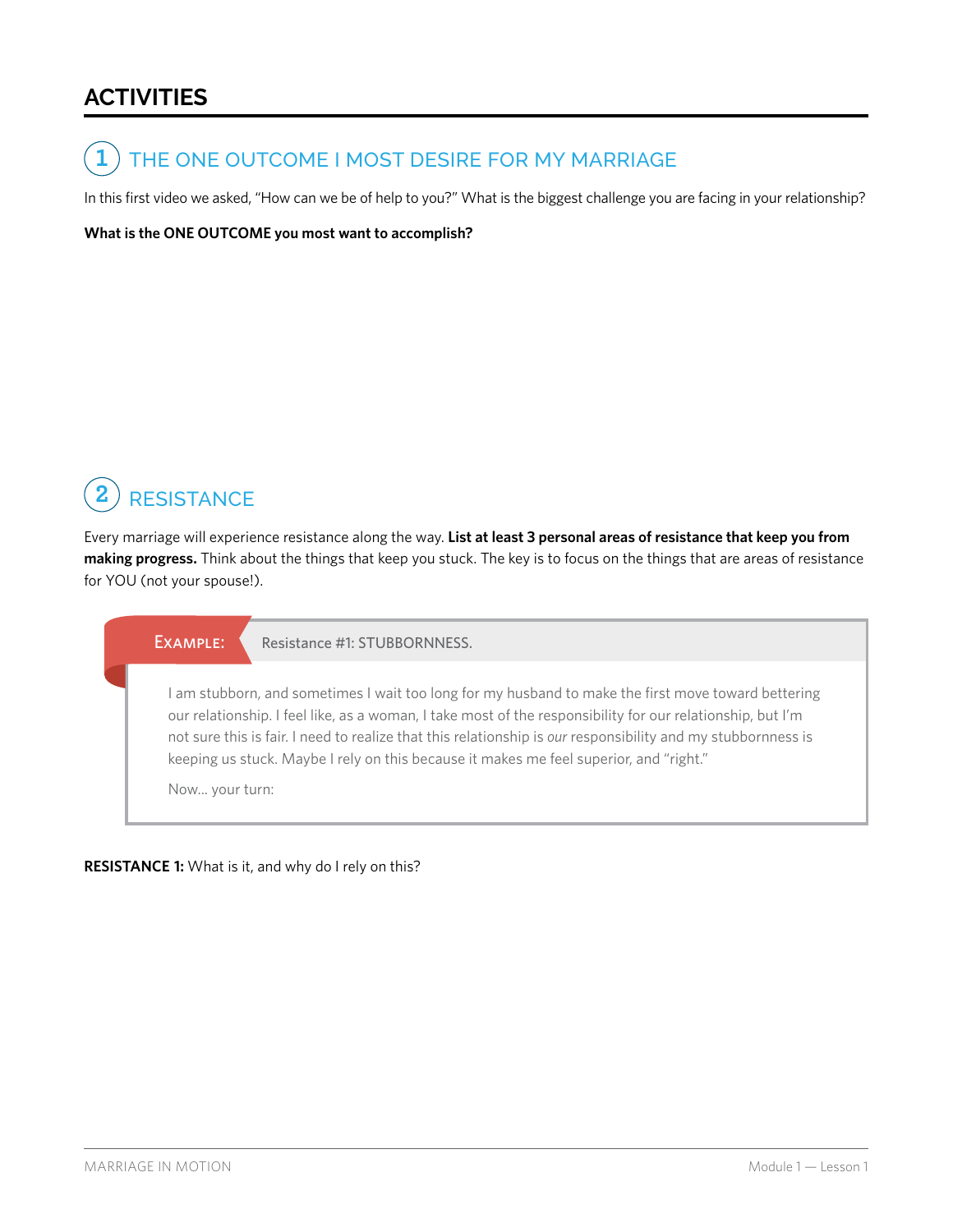**RESISTANCE 2:** What is it, and why do I rely on this?

**RESISTANCE 3:** What is it, and why do I rely on this?

#### YOUR RELATIONSHIP JOURNEY **3**

Every relationship is a journey, and in order to know where you are going I want you to recall where you have been. Think back on your relationship. From when you met, until today.

What are the most important events of your relationship? The day you met... your engagement... the birth of your first child... the death of a parent... the affair... the bankruptcy... that second honeymoon? (Of COURSE your list will be unique!)

### **On the following page, make note of the significant events that have impacted your relationship. Give each event a name. Place the event on the grid in the appropriate place based on two criteria: 1) when it occurred, and 2) the impact it had on your relationship (i.e. whether the event had a positive (+) or negative (–) outcome).**

*IMPORTANT: Be thoughtful. A negative experience, like the loss of a parent, could actually have a positive impact on your relationship because of how your partner loved and supported you during that difficult time. See if you can chart any trends, patterns, or themes that may help you understand where you're going.*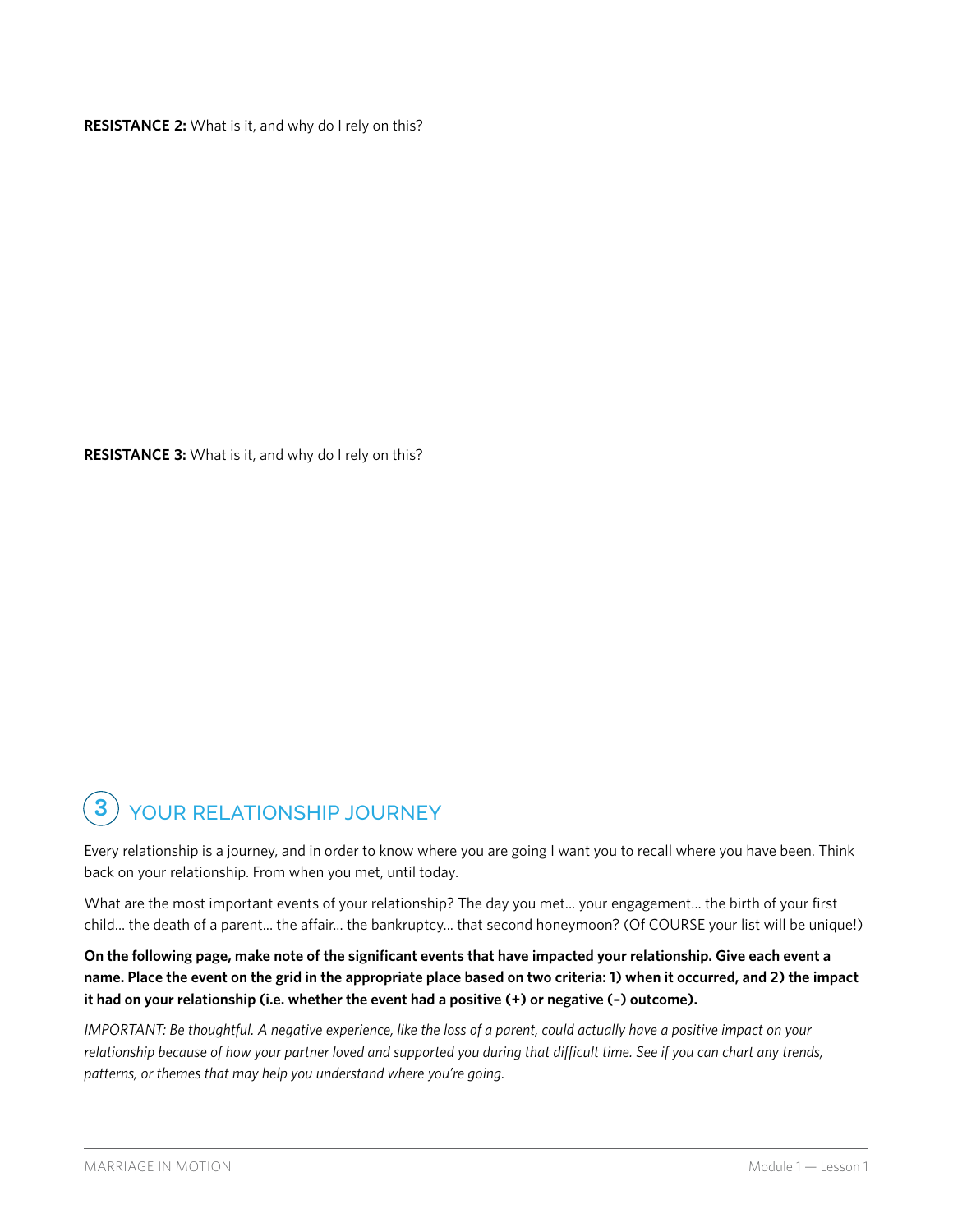#### **OUR RELATIONSHIP JOURNEY**



#### DREAM **4**

Now that you've thought about your journey... dream about where this relationship CAN GO.

#### **What 10 adjectives describe the relationship you want?**



Don't underestimate the power of adjectives. Most of us can quickly access the easy ones: happy, sad, angry, tired. But you need to deepen your vocabulary as much as possible...it's a great way to add texture and depth to your understanding of relationships. Example: trusting, playful, intentional, romantic...

#### **YOU: YOUR PARTNER:**

| 2. $\overline{\phantom{a}}$ 2. $\overline{\phantom{a}}$                                                                                                                                                                                                                                   |
|-------------------------------------------------------------------------------------------------------------------------------------------------------------------------------------------------------------------------------------------------------------------------------------------|
|                                                                                                                                                                                                                                                                                           |
| $4.$ 4. $-$                                                                                                                                                                                                                                                                               |
| $5.$ $5.$                                                                                                                                                                                                                                                                                 |
| $\sim$ 6. $\sim$ 6. $\sim$ 6. $\sim$ 6. $\sim$ 6. $\sim$ 6. $\sim$ 6. $\sim$ 6. $\sim$ 6. $\sim$ 6. $\sim$ 6. $\sim$ 6. $\sim$ 6. $\sim$ 6. $\sim$ 6. $\sim$ 6. $\sim$ 6. $\sim$ 6. $\sim$ 6. $\sim$ 6. $\sim$ 6. $\sim$ 6. $\sim$ 6. $\sim$ 6. $\sim$ 6. $\sim$ 6. $\sim$ 6. $\sim$      |
| $\frac{1}{2}$ . The contract of $\frac{1}{2}$ and $\frac{1}{2}$ and $\frac{1}{2}$ and $\frac{1}{2}$ and $\frac{1}{2}$ and $\frac{1}{2}$ and $\frac{1}{2}$ and $\frac{1}{2}$ and $\frac{1}{2}$ and $\frac{1}{2}$ and $\frac{1}{2}$ and $\frac{1}{2}$ and $\frac{1}{2}$ and $\frac{1}{2}$ a |
|                                                                                                                                                                                                                                                                                           |
|                                                                                                                                                                                                                                                                                           |
|                                                                                                                                                                                                                                                                                           |
|                                                                                                                                                                                                                                                                                           |